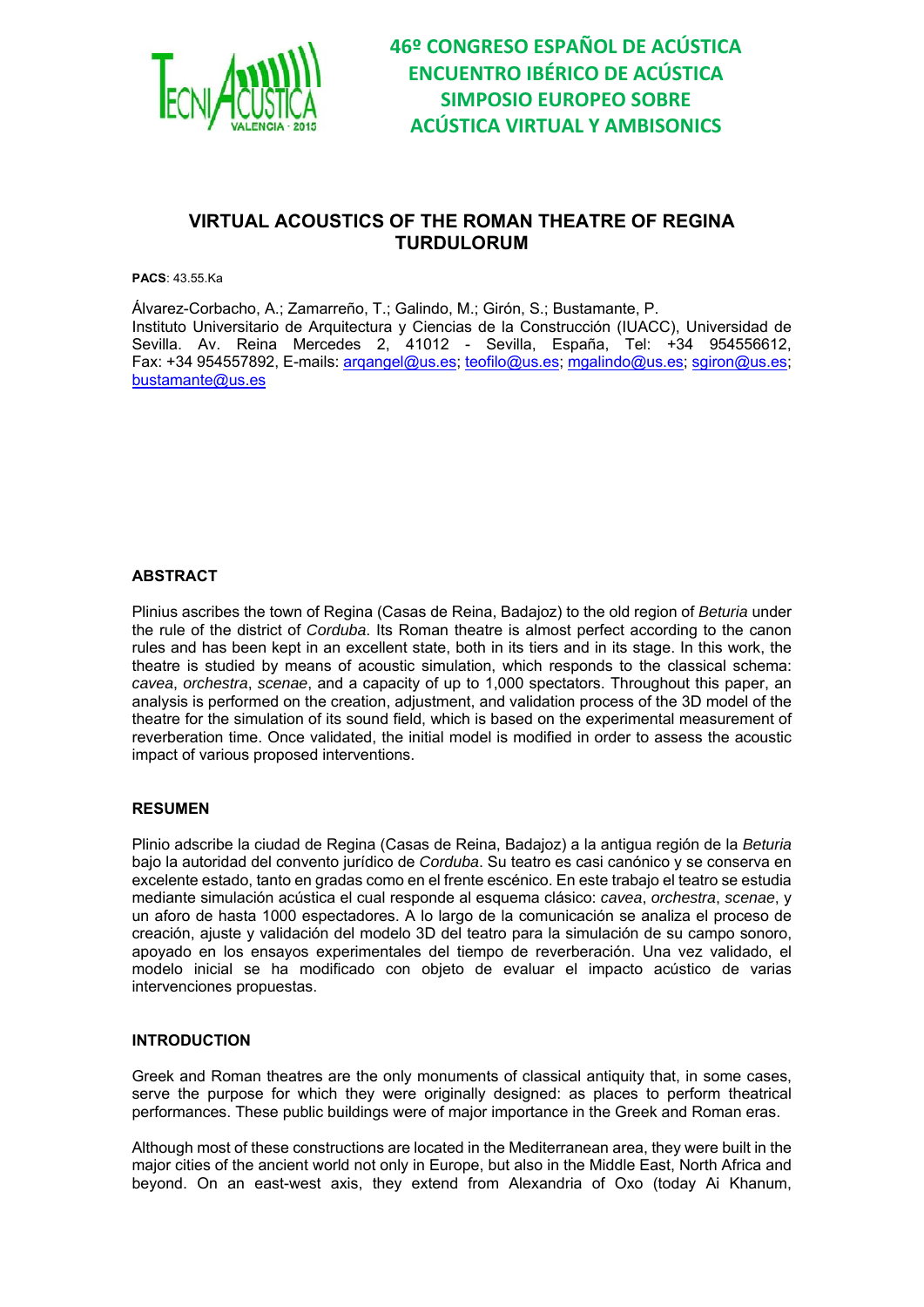

Afghanistan), on the threshold of the Indian subcontinent, to Lisbon, and, on a north-south axis, from the Roman colonies in England to Ptolemais in southern Egypt [1].

To date, 744 structures of ancient theatres have been identified and documented (Figure 1), of which 194 correspond to Greek theatres, while 425 theatres and 46 odeons belong to the Roman era; of the remaining 76, their precise Greek or Roman origins remain unknown. These theatres comprise a simple structure consisting of a large void where

spectators sat (*cavea*), an

# **46º CONGRESO ESPAÑOL DE ACÚSTICA ENCUENTRO IBÉRICO DE ACÚSTICA SIMPOSIO EUROPEO SOBRE ACÚSTICA VIRTUAL Y AMBISONICS**



**Figure 1.** Theatres in Antiquity in Europe and north of Africa. (A*ncient Theatre Archive. http://www.whitman.edu/theatre/theatretour/home.htm).*

intermediate zone where the action took place (*orchestra*), and the stage area (*scena*). In all probability, these buildings provide the first examples of how architectural acoustics themselves can sustain and improve oral and even musical communication in places of major capacity, thereby allowing a perfect reproduction of the dialogues for more than 10,000 spectators [2].

Ever since Vitrubio [3] in the 2nd century BC, there have been numerous studies on the acoustics of both Greek and Roman classical theatres. It should be noted that the Greek theatre of Epidaurus (Greece) and the Roman theatre of Aspendos (Turkey) have been the focus of the majority of these studies. The techniques employed range from a basic interpretation of the sound propagation made by Vitrubio, to the modern computer techniques that, by means of acoustic simulation, model these theatres. In this context, the ERATO project [4] should be highlighted, which was financed by the European Union and lasted three years. One of the objectives of this project was to investigate the acoustics of outdoor theatres and odeons. To this end, virtual reconstructions were carried out using computer models of these spaces, which remained faithful to the archaeological information available thereof. In addition, this project implemented auralisations of a number of theatres by using musical instruments and musical pieces of the time. The aim pursued was none other than the development of conservation and restoration of architectural heritage that takes into account its acoustic characteristics.

Along the lines of the study developed on the acoustics of the Roman theatre of Italica [5], the 3D acoustic model has been created in this work, using the software CATT-Acoustic v9.0c, of the Roman theatre of the archaeological complex of Regina, municipality of Casas de Reina (Badajoz, Spain). The model has been adjusted based on the measurements made in situ of the reverberation time, and the influence of the dispersion coefficients of its surfaces are analysed for its validation.

### **THE CITY OF REGINA**

Baeturia was a large territory located in the southwest of the Iberian Peninsula, and accurately defined by Pliny in his Natural History [6] as "the territory between the rivers Baetis (Guadalquivir) and Anas (Guadiana)". In this territory, two parts were known, one occupied by the Celts (Baeturia Celticorum) and another by the Turdili people (Baeturia Turdulorum). Located in the western zone, the Baeturia Celticorum bordered Lusitania and judicially depended on the conventus hispalensis. Baeturia Turdulorum, bordering both Lusitania and Tarraconense, judicially depended on the *conventus cordubensis.* In this territory, Plinio [7] includes six cities defined as "oppida non ignobilia" (populations that are still notable), one of which is Regina.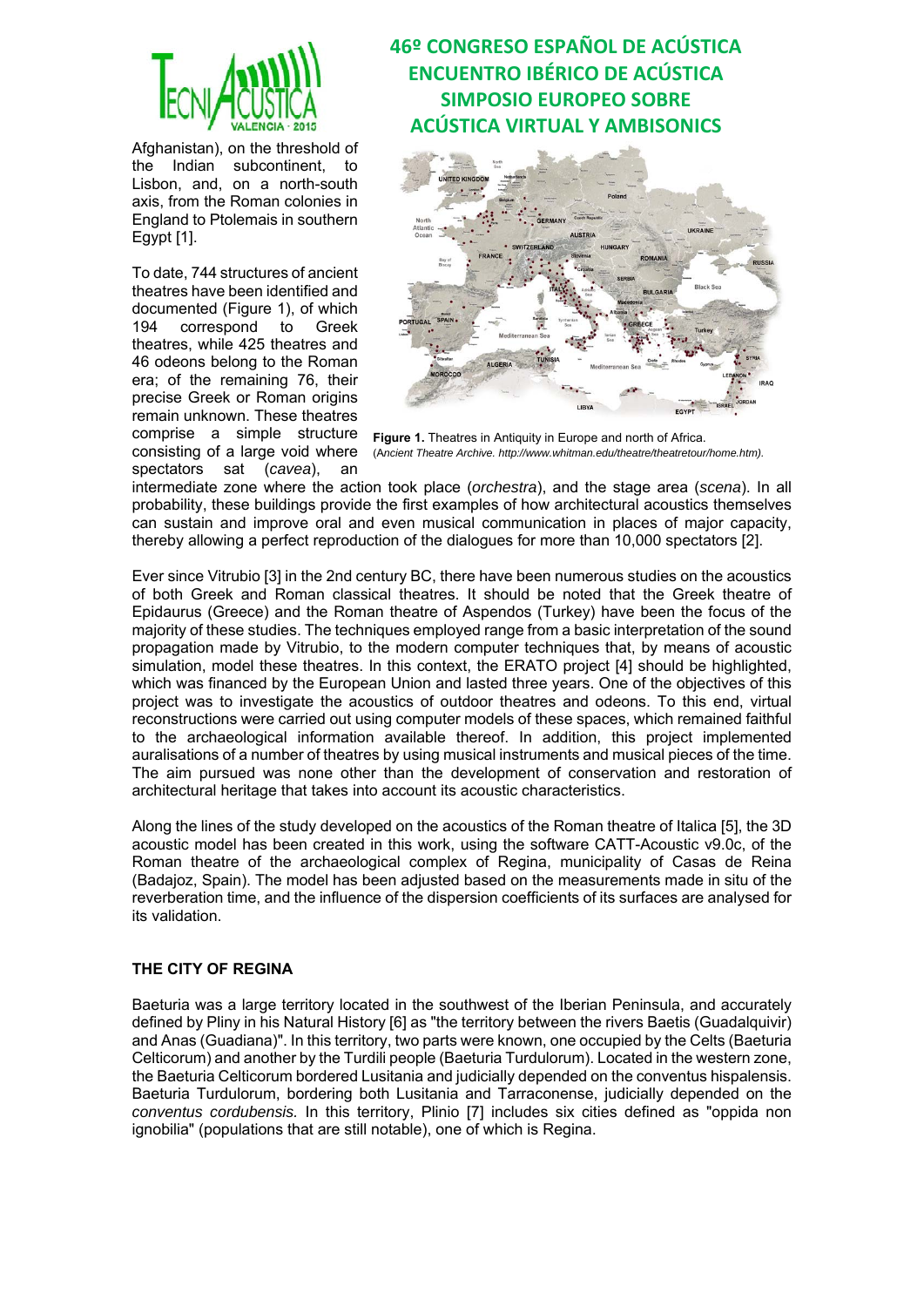

Regina is mentioned in Roman times in the itinerary of Antonino as "mansio" of the road that linked Emerita Augusta and Astigi (Figure 2).This provided one more way to reach Hispalis or Corduba [8], and this route (via X of Antonino) indirectly connected the capital of Lusitania with the capital of Betica. The city of Regina is located about 2 km east of the town of Casas de Reina and lies within its municipal area, in the current southern countryside of the province of Badajoz*.*

### **THE ROMAN THEATRE OF REGINA**

The archaeological site of Regina, called "Los Paredones" by the locals, has been under investigation since 1978 [9], during which time its theatre, the main preserved monument, has been discovered. Work carried out has enabled the recovery of an exemplary building of the Hispano-Roman architecture of the second half of the 1st century AD, in a good state of conservation.



**Figure 2**. Network of ancient roads around Regina. (Atlas of the History of the Territory of Andalusia, Atlas of Andalusia, Institute of Cartography of Andalusia, Junta de Andalucía).

The theatre is the most emblematic building of ancient Regina (Figure 3). It is located at the northwestern end of the city [9], on a gentle slope on which a good part of its cavea rests. It has a northeast orientation. The construction is made entirely of lime and stone mortar, *opus caementicium*, and the face of the whole work of *opus incertum*. Its cavea is composed of ten rows of sandstone seats, of which the first three, part of the fourth and some areas of the fifth row are preserved (Figure 4). The first step forms a kerb as a footrest. The grandstand is divided into four *cune*i (wedges) by three staircases. The total capacity of the cavea could be eight hundred spectators. In the high area there would probably have been a wooden stand or the space could simply have been crowned by a portico. Altogether, the *cavea* offers a total diameter of 53 m. The orchestra presents an almost semicircular floor of 16.40 m in diameter. The *proscaenium*, made of *opus incertum*, has a thickness of 1.17 m and an average height of one metre. The p*ulpitum* is 45 m long and 6 m wide. The stage consisted of a wooden platform supported by pillars symmetrically distributed at the base of the *hyposcaenium*. *The scaenae frons,* 39.40 m long, has a base, also in *opus incertum*, on which the columns supporting the entablature are arranged. In the wall of the *scaena*, three vaults open by which the actors entered.





**Figure 3.** Excavations in the campaign of 1980. (*J.M. Álvarez Martínez. Proceedings of Symposium: El Teatro Romano en la Hispania Romana. El Teatro de Regina. (1982)).*

**Figure 4**. State of the *cavea* before its rehabilitation.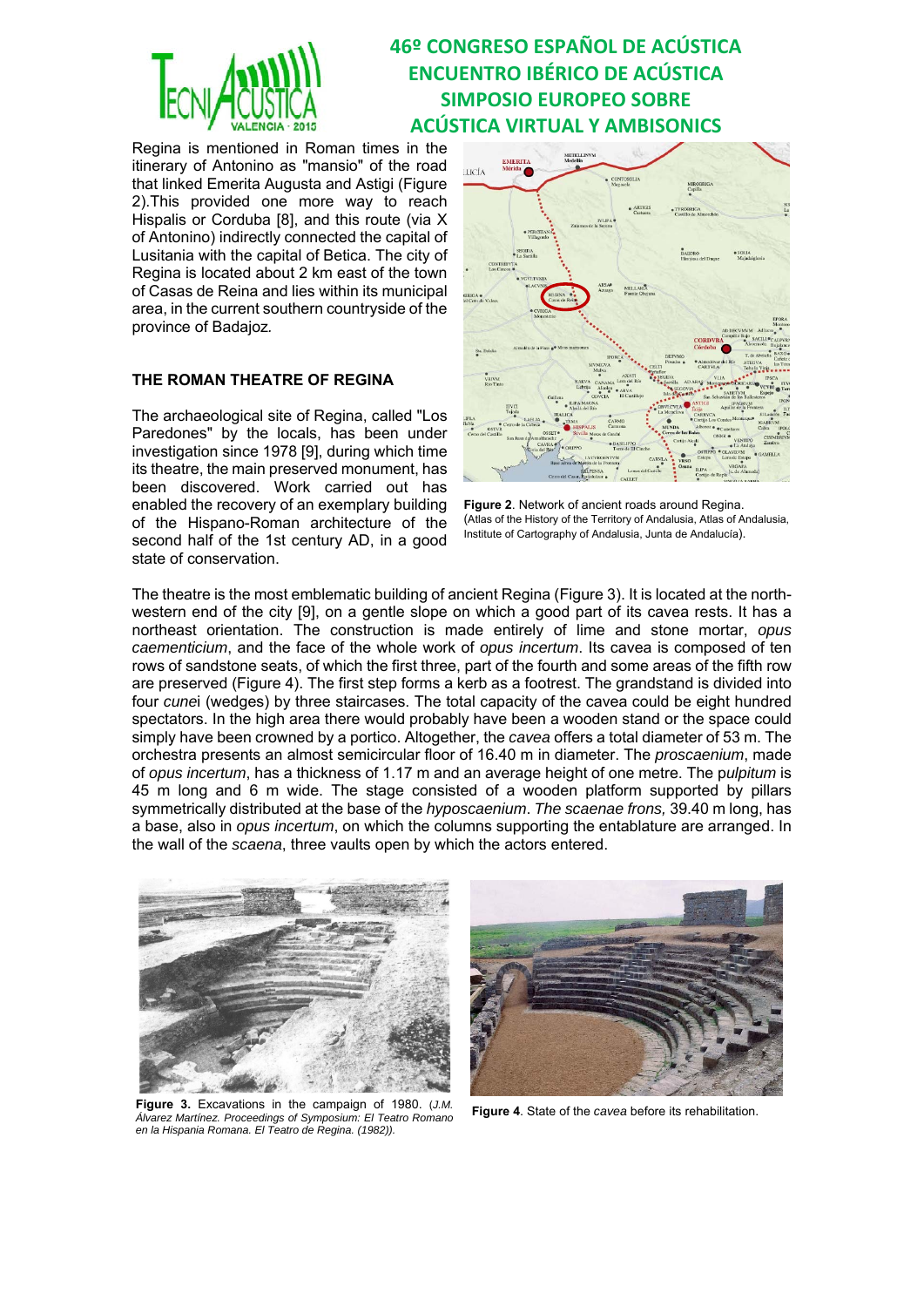

The theatre of Regina, according to the data provided in its excavations [9], was abandoned from the middle of the fourth century AD. As for its date of construction, both for the structure of the building and for certain constructional details, it can be located in the Julio-Claudia era, in the time of Claudio-Nero, in the second half of the first century AD [9].

In December 2013, a rehabilitation project was carried out on the stands (Figure 5), whereby they were reconstructed with a metal structure upon which a polyester sheet was placed that reproduced the shape and roughness of the stone. The theatre is currently in use, and the



**Figure 5.** Current status during the performance of acoustic measurements.

performances of the Regina Theatre Festival have been held for many years, the 11th edition in August 2015, in collaboration with the International Classical Theatre Festival of Merida.

### **EXPERIMENTAL METHOD**

Measurements were carried out on the theatre without the presence of any public (Figure 5). The environmental conditions were monitored by measuring temperature (18º to 20ºC) and the relative humidity (50% to 60%), and the recommendations of the ISO [10] were followed. Although the wind speed was not monitored, the slight intermittent gusts were an inconvenience when recording impulse responses (IR).

The process of generation of the frequency exponential sweep signal to excite the theatre, and the acquisition and the analysis of IRs were carried out with the Dirac 5 programme through the Edirol UA-101 sound card. The signal generated was emitted by the AVM DO-12 dodecahedral source with a B & K 2734 power amplifier, for three positions of the source located at 1.50 m above the floor of the *proscaenium* (2) and in the *orchestra* (1). These signals were recorded at 18 reception points (Figure 6), distributed across the *cavea* (11), the *proedria* of the orchestra (5), and the *proscaenium* (2). The monaural IRs were collected using an Audio-Technica AT4050/CM5 multipattern microphone (omnidirectional and figure-of-eight) connected to a 4 channel Sound Field SMP200 polarization source. The binaural IRs were obtained with a Head Acoustics HMS III torso simulator (Code 1323) and the B&K-2829 micro-polarization source. In all cases, the microphone was placed 1.20 m from the ground.

### **ACOUSTIC MODEL AND SIMULATION**

The acoustic simulation was carried out using the CATT-Acoustic v9.0c programme [11], based on geometric acoustic algorithms. The model was built using the available graphic documentation and the data collected in situ. For the geometric survey, a three-dimensional model was generated by the SketchUp programme, and finally exported to CATT-Acoustic through the SU2CATT v 1.3 plugin.

Results were obtained with the calculation engine TUCT v1.0h (The Universal Cone Tracer), which calculates the acoustic parameters from energy (E) and/or B-format and binaural impulse responses (h) based on the evaluation of sound pressure. Specifically, algorithm 2 has been chosen. The geometrical model, consisting of 1,588 plans, has dimensions of 62.7 x 40.7 m<sup>2</sup> in plan view and a height of 9.40 m, which would enclose a volume of 13,000  $m<sup>3</sup>$  (under the imaginary plane that rests on its vertical limits), with a total surface of 6,307 m<sup>2</sup> (Figure 6a).

In order to adapt the acoustic conditions of the simulation to those of the real situation, the model has undergone an iterative tuning process in which the absorption and dispersion coefficients of the least known materials are adjusted. The process is concluded when the simulated reverberation times, spatially averaged in each octave band, differ by no more than 1 JND (5%)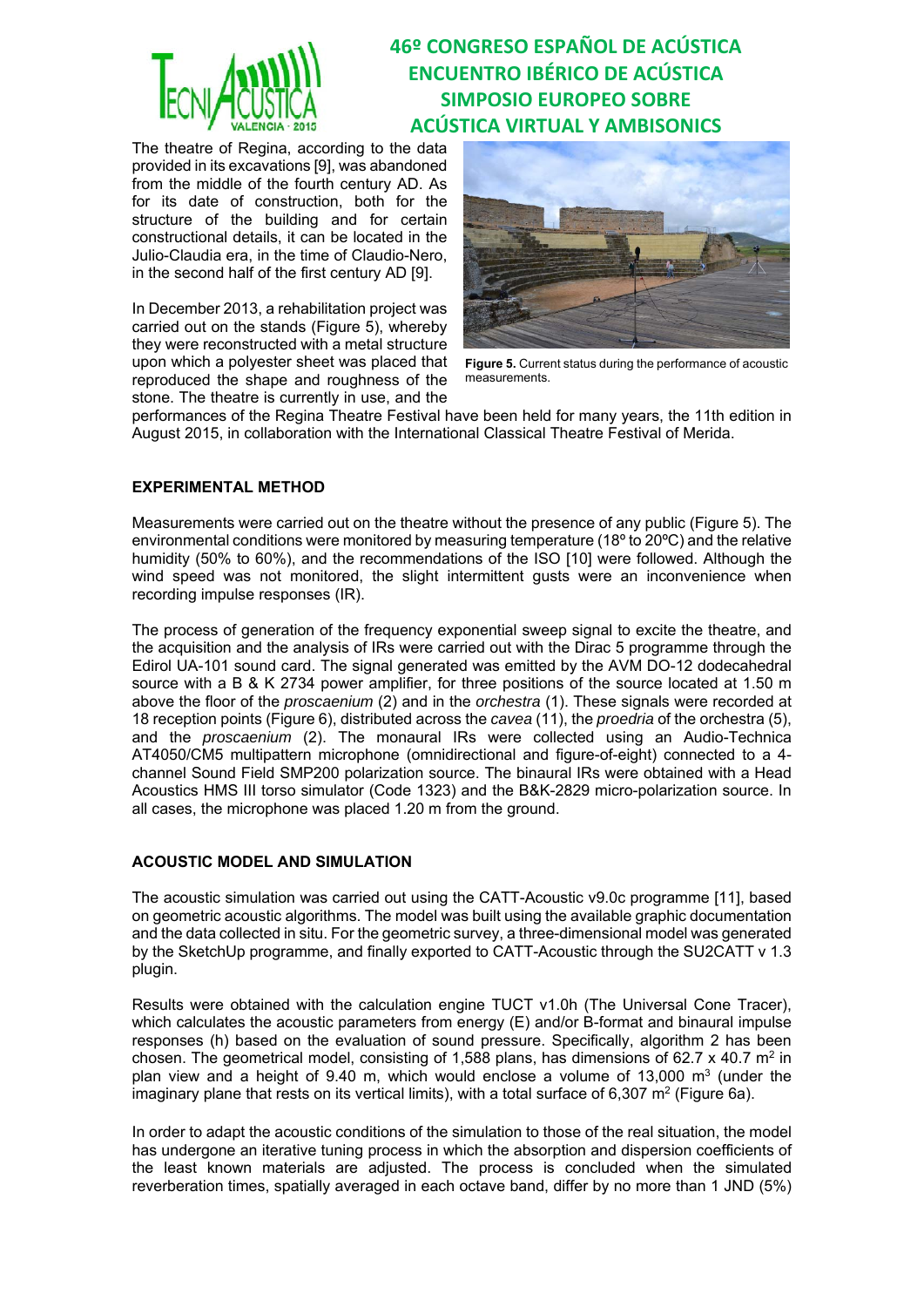

**Figure 6**. Computer model of the theatre: (a) in its current status; (b) idem under the hypothesis of occupancy.

from the corresponding values measured in situ. In this case, the calibration process has been especially complex, since it is an open space, the absorption of the upper closure plane dominates the rest of the surfaces and therefore the adjustment of the absorption coefficients fails to produce appreciable effects on the behaviour of the sound field. On the other hand, the geometry of the theatre, especially the *cavea,* assumes that the dispersion coefficients are significant for all the octave bands. Precisely the adjustment of these dispersion coefficients has provided the key to finally achieve the calibration of the model. To finish adjusting these values, full simulations were launched with 500,000 rays and an echogram duration of 1,400 ms, superior to the reverberation time measured in situ, and the algorithm 2 of TUCT was used.

|                          | Area              | Absorption and dispersion coefficients<br>Colour<br>Area |          |      |      |      |      |      |      |
|--------------------------|-------------------|----------------------------------------------------------|----------|------|------|------|------|------|------|
| Surface, [reference]     | (m <sup>2</sup> ) | $(\%)$                                                   | (Fig. 6) | 125  | 250  | 500  | 1k   | 2k   | 4k   |
| Void                     | 3136.8            | 49.7                                                     |          | 0.99 | 0.99 | 0.99 | 0.99 | 0.99 | 0.99 |
|                          |                   |                                                          |          | 0.01 | 0.01 | 0.01 | 0.01 | 0.01 | 0.01 |
| Land, [12]               | 1108.8            | 17.6                                                     |          | 0.15 | 0.35 | 0.40 | 0.50 | 0.55 | 0.80 |
|                          |                   |                                                          |          | 0.20 | 0.25 | 0.30 | 0.40 | 0.50 | 0.60 |
| Opus Caementicium, [13]  | 1000.4            | 15.9                                                     |          | 0.08 | 0.08 | 0.14 | 0.16 | 0.18 | 0.25 |
|                          |                   |                                                          |          | 0.55 | 0.58 | 0.60 | 0.60 | 0.62 | 0.56 |
|                          | 261.3             | 4.1                                                      |          | 0.25 | 0.23 | 0.16 | 0.12 | 0.11 | 0.10 |
| Polyester tier, [12]     |                   |                                                          |          | 0.55 | 0.58 | 0.62 | 0.62 | 0.60 | 0.56 |
|                          | 257.0             | 4.1                                                      |          | 0.02 | 0.03 | 0.03 | 0.03 | 0.04 | 0.07 |
| Stone stairs, [14]       |                   |                                                          |          | 0.55 | 0.58 | 0.60 | 0.60 | 0.62 | 0.56 |
|                          | 192.7             | 3.1                                                      |          | 0.10 | 0.07 | 0.07 | 0.07 | 0.07 | 0.06 |
| Wooden platform, [14]    |                   |                                                          |          | 0.35 | 0.35 | 0.40 | 0.40 | 0.50 | 0.40 |
|                          | 188.2             | 3.0                                                      |          | 0.02 | 0.03 | 0.03 | 0.03 | 0.04 | 0.07 |
| Cavea stone, [14]        |                   |                                                          |          | 0.55 | 0.58 | 0.62 | 0.62 | 0.60 | 0.56 |
|                          | 93.2              | 1.5                                                      |          | 0.01 | 0.01 | 0.01 | 0.02 | 0.02 | 0.05 |
| Mortar, [14]             |                   |                                                          |          | 0.55 | 0.58 | 0.60 | 0.60 | 0.62 | 0.56 |
|                          | 29.1              | 0.5                                                      |          | 0.08 | 0.08 | 0.14 | 0.16 | 0.18 | 0.25 |
| Stage metal grille, [13] |                   |                                                          |          | 0.55 | 0.58 | 0.60 | 0.60 | 0.62 | 0.56 |
|                          |                   |                                                          |          | 0.01 | 0.01 | 0.01 | 0.02 | 0.02 | 0.02 |
| Marble columns, [14]     | 26.5              | 0.4                                                      |          | 0.35 | 0.35 | 0.45 | 0.40 | 0.45 | 0.50 |
| Metal grille [12]        | 13.1              | 0.2                                                      |          | 0.60 | 0.60 | 0.60 | 0.60 | 0.60 | 0.60 |
|                          |                   |                                                          |          | 0.01 | 0.01 | 0.01 | 0.01 | 0.01 | 0.01 |
|                          | 449.5             | 7.1                                                      |          | 0.24 | 0.40 | 0.78 | 0.98 | 0.96 | 0.87 |
| Seated audience, [14]    |                   |                                                          |          | 0.30 | 0.40 | 0.50 | 0.60 | 0.70 | 0.70 |

**Table 1.** Areas, absorption (upper row) and dispersion (lower row) coefficients in octave bands of the materials for the simulation.

Table 1 shows the absorption and dispersion coefficients finally assigned to the surfaces, the associated colours in Figure 6, and the bibliographic references used.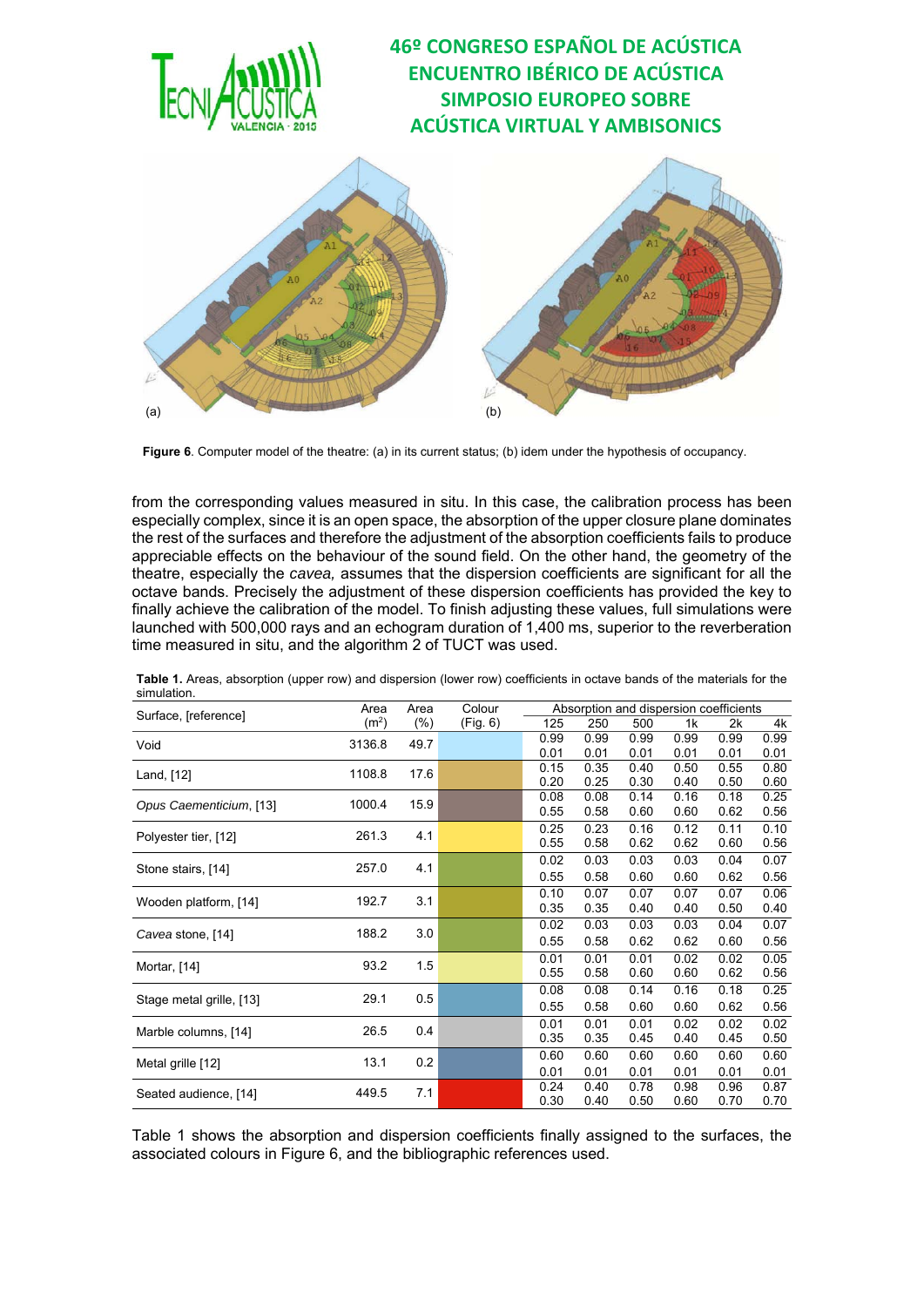

In the simulations carried out in the reconstruction hypothesis of the *cavea* with the same existing stony material, the type of polyester material in the stands is not considered. In the case of full capacity, the surfaces "polyester tiers" and "*cavea* stone" change to " audience seating".

Table 2 shows the results of the calibration process for spatially averaged *T*30 values for source A0 (Figure 6a) centred on the *proscaenium*. It can be seen that for all octave bands, the differences obtained between the measured and simulated values are lower than 5%, that is, lower than 1 JND.

|  | <b>Table 2</b> . Results of the calibration. Values of $T_{30}$ (s), spatially averaged for A0, in octave bands. |  |
|--|------------------------------------------------------------------------------------------------------------------|--|
|--|------------------------------------------------------------------------------------------------------------------|--|

| Frequency (Hz)          | 125   | 250  | 500   | 1000 | 2000  | 4000  |
|-------------------------|-------|------|-------|------|-------|-------|
| Simulated values        | 0.69  | 0.66 | 0.64  | 0.64 | 0.63  | 0.56  |
| In-situ measured values | 0.71  | 0.66 | 0.63  | 0.62 | 0.64  | 0.58  |
| Difference (%)          | $-2%$ | 0%   | $1\%$ | 2%   | $-1%$ | $-2%$ |

### **ANALYSIS AS A WHOLE**

Figure 7 shows the spectral behaviour of the differences between the measured and simulated, spatially averaged values corresponding to the temporal, energy and binaural acoustic parameters. In order to make the differences for the different parameters comparable, they have been expressed in terms of their respective JND and the same vertical scale has been assigned to all four graphs.

We can observe that these differences, for all the parameters, are maintained in the range of  $\pm 1$ JND for all frequencies (in many cases, even within the range of  $\pm$  0.5 JND), except for the IACC<sub>E</sub>, which presents more notable variations (between 1.5 and 2 JNDs) for the bands between 2000 and 4000 Hz, and *C*80 in the 125 and 250 Hz bands (between 1.5 and 2.3 JNDs).



**Figure 7**. Spectral behaviour of the differences between the spatial average of the measured and simulated values of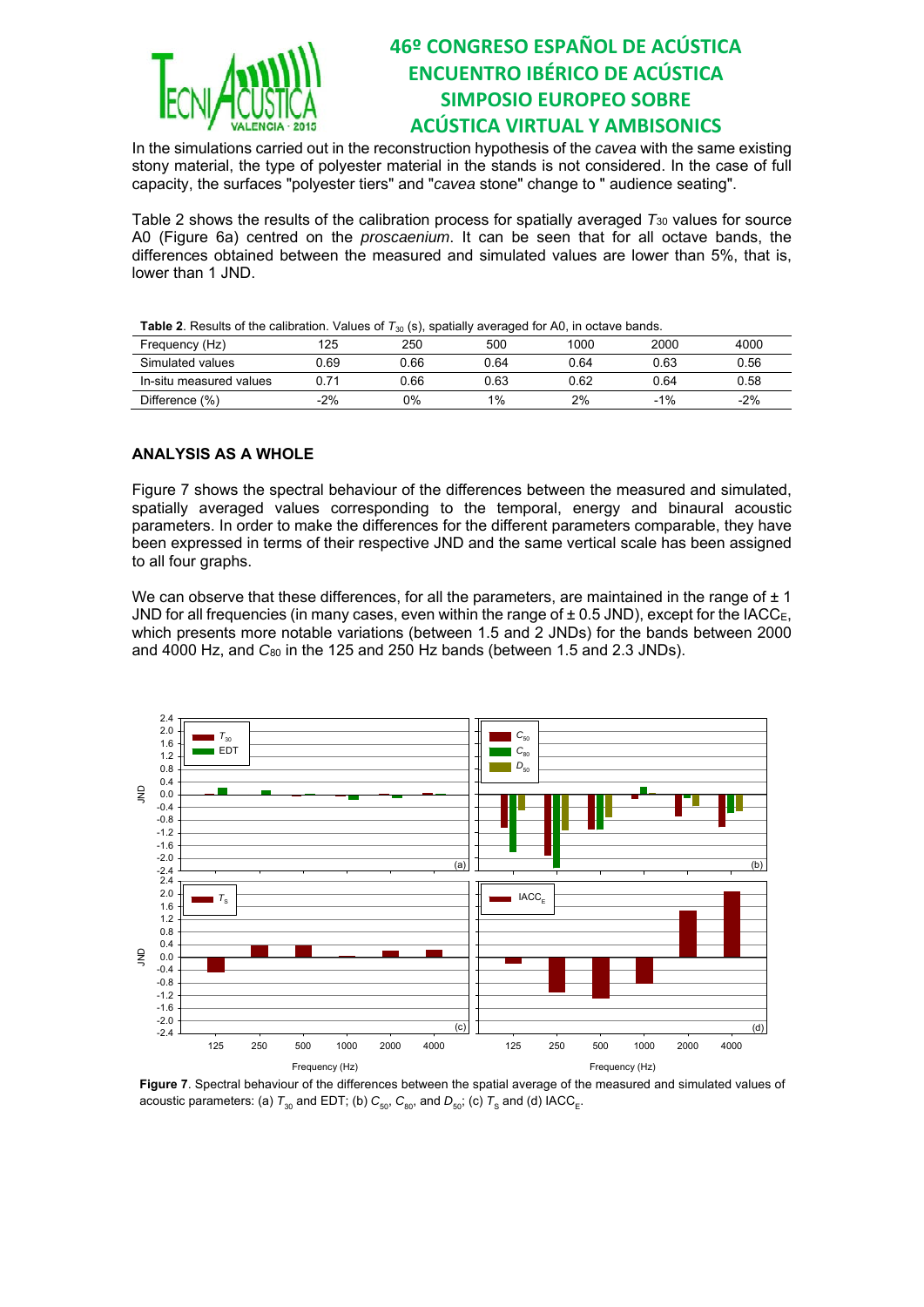

**Figure 8**. Spectral behaviour, spatially averaged, of measured values, and simulated values with the empty theatre, and with 100% occupancy: (a) for  $T_{30}$  parameter, and (b) for EDT parameter. Vertical bars value the spatial dispersion through the standard error.

### **STUDY OF OCCUPATION OF THE** *CAVEA*

Figure 8 shows the spectral values of the reverberation parameters  $(T_{30}$  and EDT) spatially averaged, both measured and simulated, and for the situations of an empty theatre (Figure 6a) and at full capacity (Figure 6b). The measured and simulated *T*30 values are very similar under the empty theatre scenario (it must be taken into account that this is the parameter used to calibrate the model). The simulated EDT values reach their greatest difference in the frequencies of 125 Hz and 1000 Hz, which is practically the same in 500 Hz and 4000 Hz, although the difference always remains below 0.21 JND. The effect of the occupation of the tiers is evident as a notable decrease in both parameters, especially at medium and high frequencies.

### **STUDY OF THE RECONSTRUCTION OF THE TIERS IN STONE**

An analysis has been carried out on the effect that the reconstruction of part of the tiers of the *cavea* (with polyester material) produces on the acoustic parameters. By taking advantage of the model developed for the simulation, we worked on the hypothesis of an intervention that used the same type of stone as the rest of the stands. From the geometric point of view, there is no change in the surfaces studied; in order to describe the new model, it suffices to change the coefficients that describe the acoustic properties of the materials (Table 2).

Figure 9 shows the spectral behaviour, spatially averaged, of the simulated values of the reverberation time *T*30 with the reconstruction of the grandstands in polyester and the hypothesis of said seating in stone. The result of the simulation shows that its effect is insignificant. We can see that both curves practically overlap in all octave bands, whereby the biggest difference is

slightly less than 6% in the 250 Hz band, which is only 1 JND.

#### **CONCLUSIONS**

In this work, we have presented and discussed the process of making and adjusting a 3D model to simulate the acoustic field in the Roman theatre of the Archaeological complex of Regina Turdulorum in Casas de Reina (Badajoz). The model has been validated from the reverberation time values measured in situ, which has meant adjusting the dispersion coefficients of the surfaces of the model, since, for a plane with



**Figure 9**. Spectral behaviour, spatially averaged, of *T*30 simulated values with polyester and stone *cavea*.